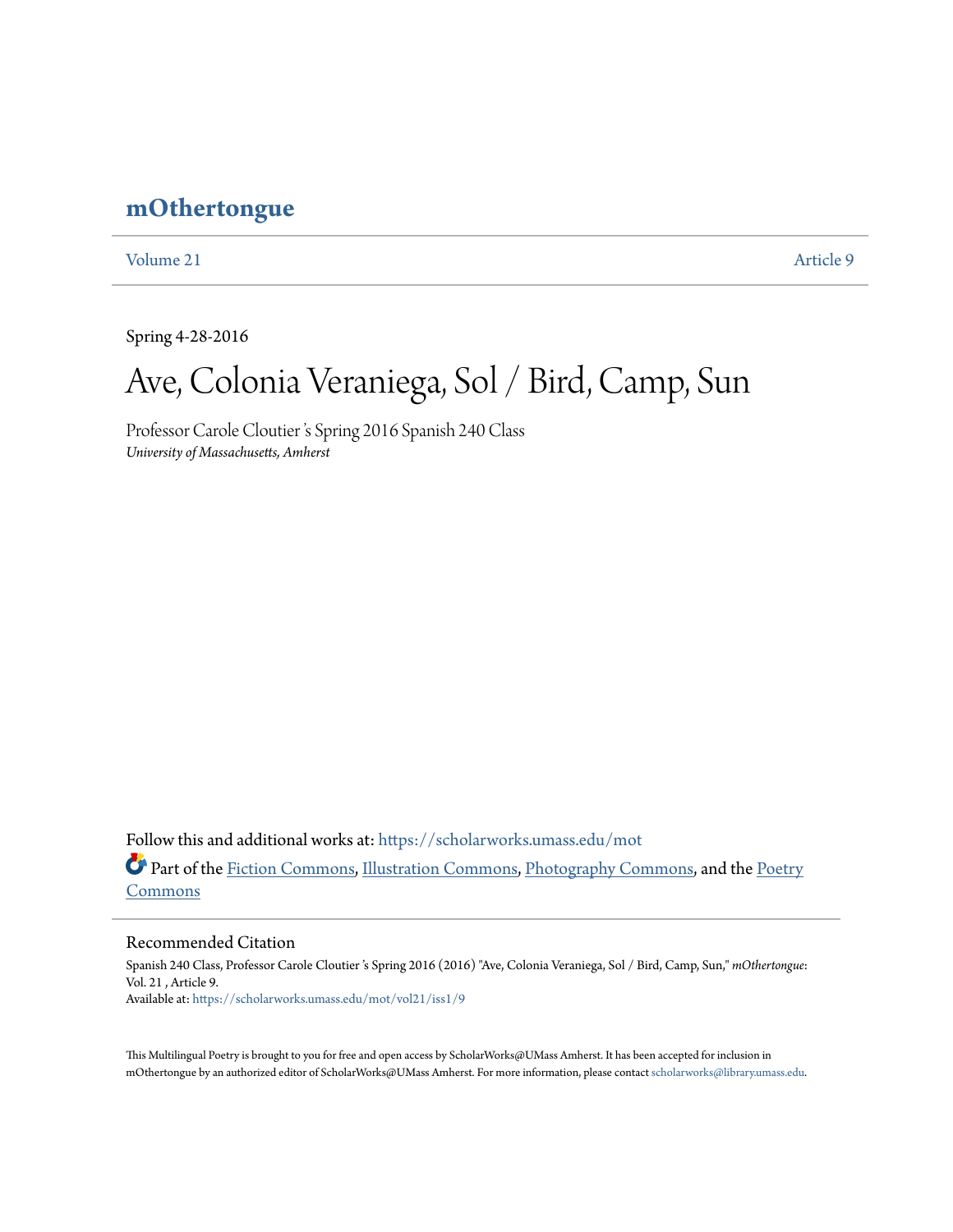13 mOthertongue a multilingual journal of the arts

#### Ave / Colonia Veraniega / Sol

Ave Alas majestuosas Cernándose más allá Fugándose de su jaula Angelito *Robin Decoteau, Mariah Girouard, Crystal Gomez, Sandra Seoane*

Colonia Veraniega Secretos horageños Amistad; risas intermidables Bailando con la naturaleza Niñez *Marla Friedson, Harena Gebreyesus, Elizabeth Ferreira, Olivia Santamaría*

Sol Bendecida vida Seduciendo su calor Luego llora mi piel Infrarrojo *Laura Brisbois, Aaron O'Malley, Emily O'Neal, Sabin Pudasaini*

*Composed under Professor Carole Colutier 's Spring 2016 Spanish 240 class.*